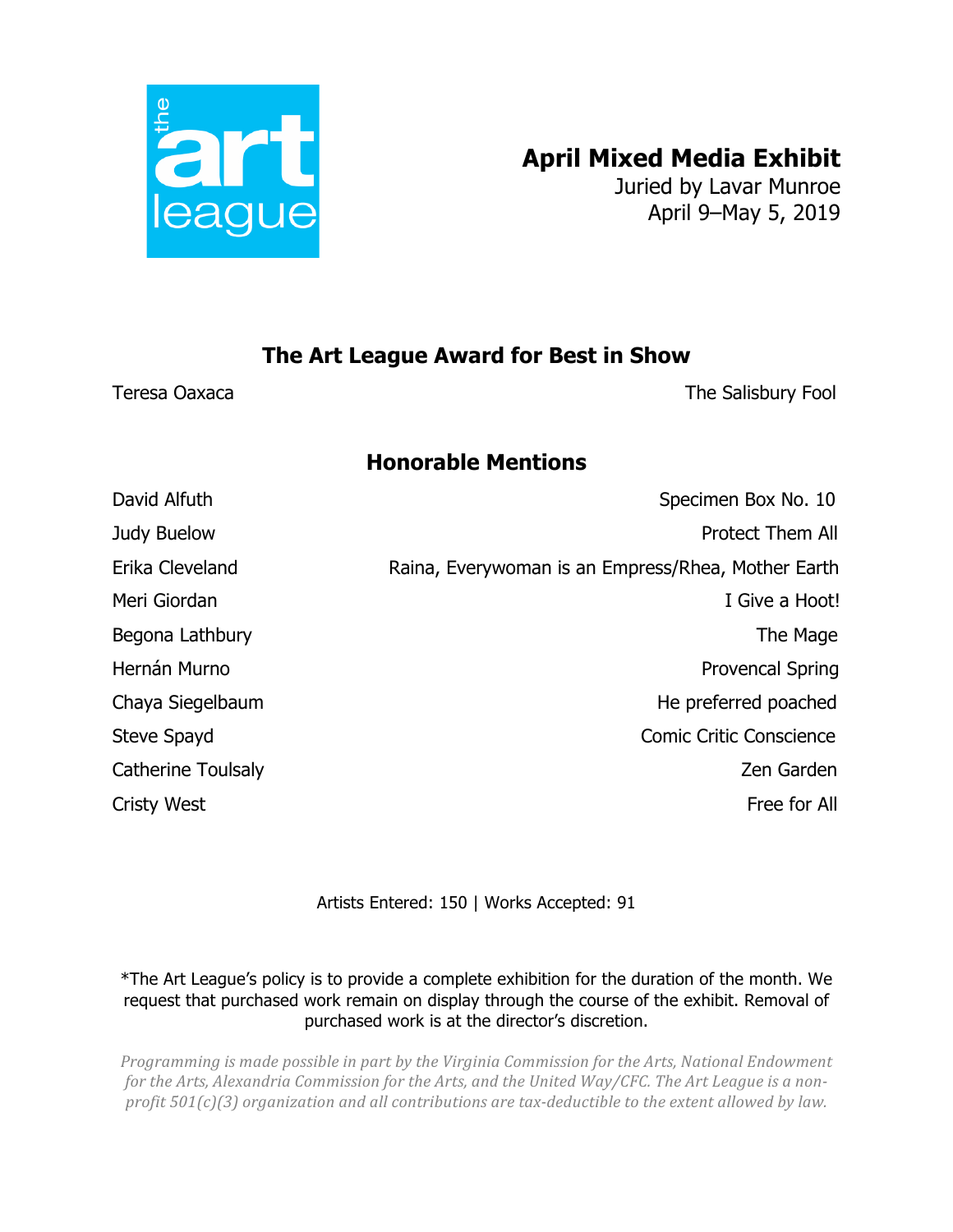| 0045 ABEL, R.        | <b>FIERY PATH</b>                                            | ACRYLIC, LIGHT MOLDING PASTE                                | \$575  |
|----------------------|--------------------------------------------------------------|-------------------------------------------------------------|--------|
| 0025 ALFUTH, D.      | SPECIMEN BOX NO. 10                                          | COLLAGE 3 DIMENSIONAL BOX                                   | \$800  |
| 0074 ALLEVATO, J.    | FROM A TABLE IN OLD TOWN                                     | ACRYLIC ACRYLIC,<br>GRAPHITE, PAPER, WAX CRAYON             | \$1450 |
| 0029 AVILA-REYES, K. | SACRED VOYAGE                                                | FEATHERS, SHELLS, BEADS, SKULL,<br>BELL, GRASS REEDS, WOOD  | \$3200 |
| 0055 BAHADORI, A.    | <b>FRACTURED</b>                                             | CUT CANVAS, TISSUE, ACRYLIC, PENCIL                         | \$2100 |
| 0041 BALKUS, D.      | SO MANY WAYS TO SEE                                          | CERAMIC, FUSED GLASS                                        | \$95   |
| 0066 BARBIERI, A.    | <b>GREY GHOST SKY</b>                                        | ACRYLIC, COLLAGE                                            | \$1750 |
| 0061 BLACKWELL, D.   | MY GENERATION                                                | PHOTOGRAPHY, ACRYLIC                                        | \$295  |
| 0022 BUELOW, J.      | PROTECT THEM ALL                                             | CHARCOAL, CHALK, COLORED<br>PENCIL                          | \$250  |
| 0030 CANTRELL, C.    | <b>VOYAGER</b>                                               | MONOTYPE, LINEN-WEAVE FABRIC                                | \$2400 |
| 0022 CANUTESON, S.   | THE BEAUTY IN SEEING BEYOND BLACK AND<br><b>WHITE</b>        | ACRYLIC, COLLAGE AND INK                                    | \$275  |
| 0018 CAPESTANY, C.   | TWO FISH ON A PLATE                                          | WATERCOLOR, PASTEL                                          | \$300  |
| 0037 CHAMBERS, I.    | MAGICAL EARTH                                                | COLLAGE: WATERCOLOR, COLORED<br>PAPER, PENCIL               | \$1200 |
| 0010 CHANG, S.       | <b>REHEARSAL</b>                                             | DRAWING: PASTEL, GESSO,<br>CHARCOAL PENCIL                  | \$450  |
| 0012 CICCONI, D      | THE ARTIST II                                                | MIXED MEDIA                                                 | \$300  |
| 0009 CLAGETT, P.     | <b>MORNING MIST</b>                                          | PASTEL, WATERCOLOR                                          | \$750  |
| 0024 CLEVELAND, E.   | RAINA, EVERYWOMAN IS AN EMPRESS/RHEA,<br><b>MOTHER EARTH</b> | SCULPTURE: NEEDLE FELTED,<br>STITCHED, PAINTED, EMBROIDERED | \$3200 |
| 0079 CYBYK, A.       | <b>BEHIND THE MASK</b>                                       | ACRYLIC, GRAPHITE,<br>POLYESTER FILM                        | \$700  |
| 0080 DAFEIYAN, M.    | PERCEPTION                                                   | ACRYLIC & WATERCOLOR                                        | \$450  |
| 0005 DAVIES, S.      | <b>BIG CAT</b>                                               | FLUID ACRYLIC WITH GEL-<br><b>PLATE</b>                     | \$3500 |
| 0015 DE ALTERIIS, M. | <b>BURNING LOVE</b>                                          | ACRYLIC PEELED ACRYLIC<br>PAINT, GLUE, YOGURT CARTONS       | \$500  |
| 0056 DEARO, J.       | SHRINE 1                                                     | MIXED MEDIA ON CARVED<br><b>WOOD</b>                        | \$175  |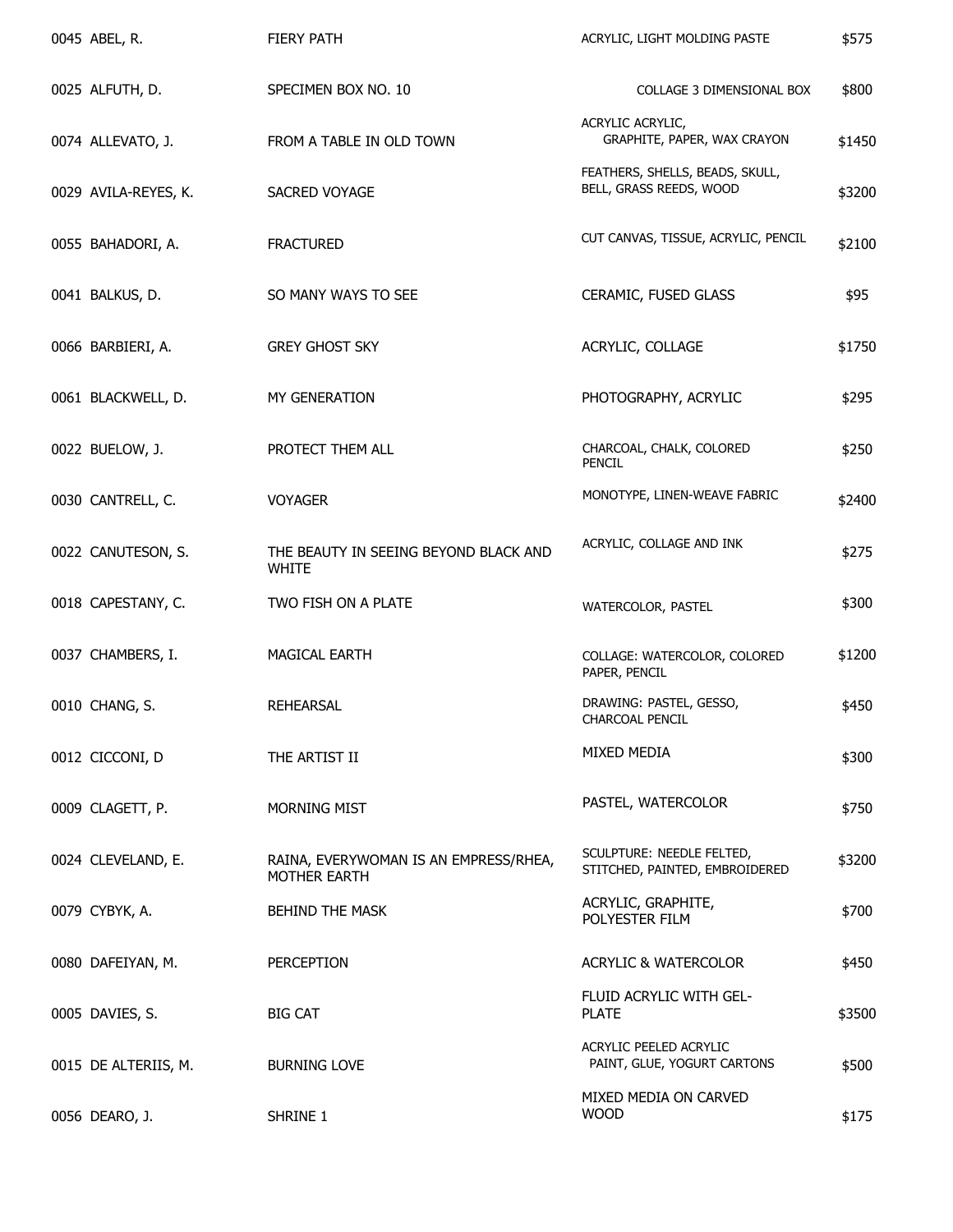| 0054 DIDONATO-MURRELL, K. | CARNIVAL STUDIO (FASTNACHT ATELIER)                    | MIXED MEDIA SCULPTURE                                                                 | \$4500 |
|---------------------------|--------------------------------------------------------|---------------------------------------------------------------------------------------|--------|
| 0060 DIMILO, V.           | <b>WAITING FOR YOU</b>                                 | OIL, FABRIC, PENDANT                                                                  | \$480  |
| 0075 DOBROVOLSKI, K.      | PERFECT WORLD                                          | MIXED MEDIA ON YUPO PAPER                                                             | \$350  |
| 0069 FLANAGAN, J.         | FLOWER FROM A FLAME                                    | <b>FLAME ON COPPER</b>                                                                | \$125  |
| 0034 FLEMING, A.          | BLACK PIANOS AT BALLENGER BARN                         | PRINTMAKING COLLAGE, CHINE<br><b>COLLE</b>                                            | \$375  |
| 0054 FRAZIER, O.          | OFF THE RACKS                                          | <b>ACRYLIC MIXED</b><br>MEDIA/COLLAGE                                                 | \$800  |
| 0028 GETTER, A.           | REFLECTIVE THOUGHTS                                    | MIXED MEDIA                                                                           | \$300  |
| 0044 GIORDAN, M.          | I GIVE A HOOT!                                         | ACRYLIC, PHOTOGRAPHY, RICE<br>PAPER ON ARCHES 90                                      | \$200  |
| 0004 GOZAL, N.            | BY THE WAY OF WATER                                    | SILK, DYE, GUTTA, PAPER, ON<br><b>CANVAS</b>                                          | \$1500 |
| 0038 GULATI, A.           | <b>ORANGE PANEL</b>                                    | MIXED MEDIA - PYROGRAPHY                                                              | \$250  |
| 0043 HOLZ, L.             | HOLZ-FULL OR HOLLOW                                    | MIXED MEDIA                                                                           | \$450  |
| 0052 JININGS, K.          | SAKURA BLOSSOMS IN THE POND (PART 2)                   | <b>ACRYLIC</b>                                                                        | \$350  |
| 0017 KALISH, C.           | <b>REACHING</b>                                        | MIXED MEDIA: COLLAGE, ACRYLIC,<br>SHARPIES, SPRAY PAINT                               | \$700  |
| 0026 KIEFFER, J.          | THOSE WHO FORGET THE PAST                              | MIXED MEDIA: CARDBOARD,<br>ACRYLIC, FOUND OBJECTS                                     | \$250  |
| 0081 KRIEG, S.            | A LIFE OF BAD DECISIONS                                | ASSEMBLAGE OF OBJECTS, FABRIC<br>AND PAINT ON WOOD                                    | \$900  |
| 0078 LAGARDE, L.          | BIRD POLYPTYCH: THRUSH, MOCKINGBIRD,<br>NUTHATCH, WREN | ACRYLIC WITH CARAN D'ACHE,<br><b>GRAPHITE &amp; IMAGE TRANSFERS</b><br>ON WOOD PANELS | \$900  |
| 0044 LANE, S.             | <b>EVENING MUSK</b>                                    | OIL ON ACRYLIC<br><b>GROUND</b>                                                       | \$1200 |
| 0051 LATHBURY, B.         | THE MAGE                                               | MIXED MEDIA                                                                           | \$700  |
| 0032 LAVOIE, C.           | <b>SELF PORTRAIT</b>                                   | MIXED MEDIA: PHOTOGRAPHY                                                              | \$300  |
| 0003 LEPORE, W.           | A HAPPY DAY WARING SELF-MADE DRESS                     | MIXED MEDIA WATERCOLOR,<br><b>PASTEL</b>                                              | \$1200 |
| 0063 LEVY, T.             | <b>CELESTIAL BODY</b>                                  | DRAWING: PASTEL, WHITE<br><b>CHARCOAL</b>                                             | \$300  |
| 0057 LEWIS, C.            | <b>TUMULT</b>                                          | DRAWING INK AND CHARCOAL<br>OVER WAX RESIST                                           | \$750  |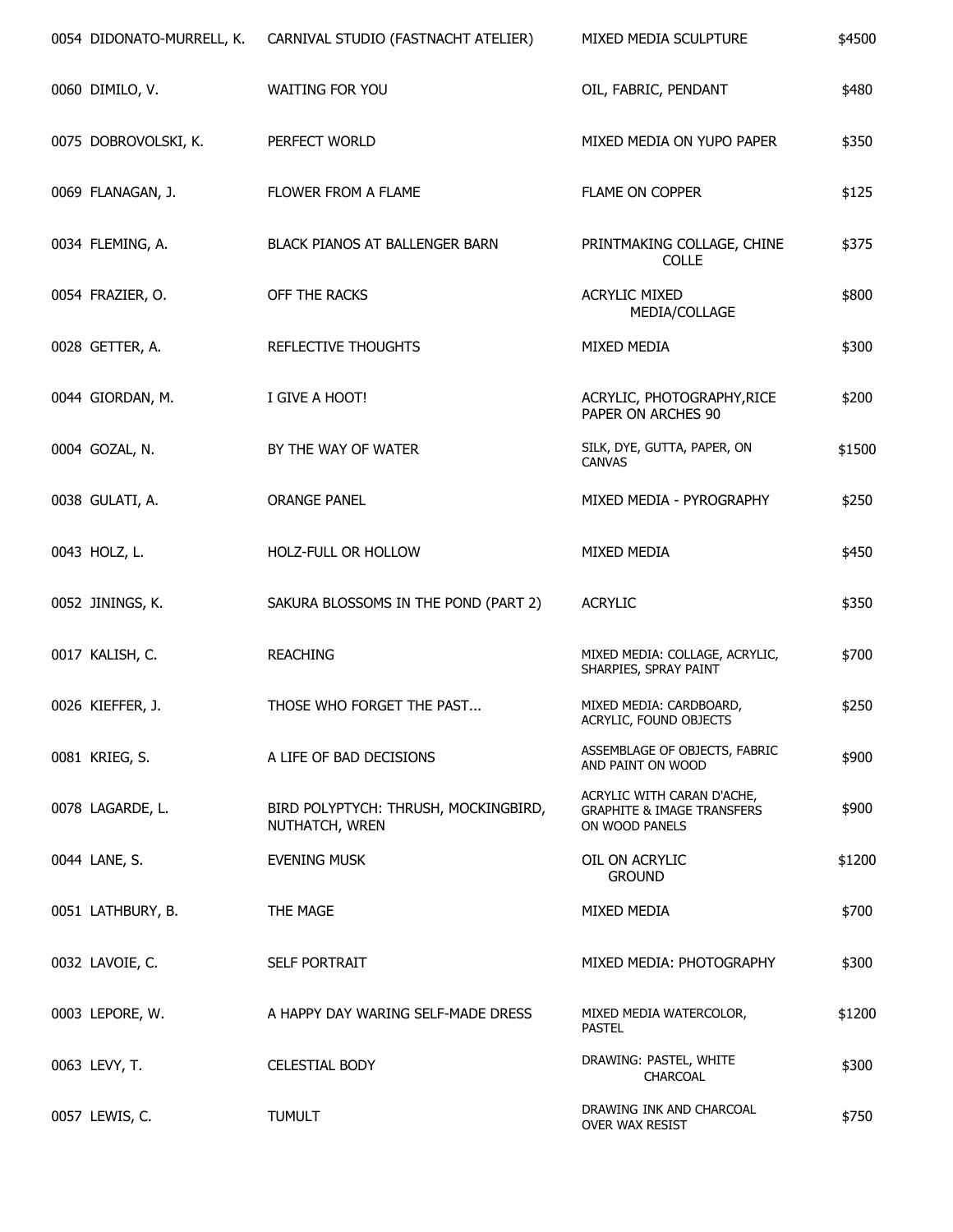| 0019 LOWERY, L.     | <b>CURIOSITY CABINET OF LIFE</b>            | ENCAUSTIC, MIXED MEDIA                                                                      | \$1100  |
|---------------------|---------------------------------------------|---------------------------------------------------------------------------------------------|---------|
| 0030 MALLEY, S.     | IF YOU WANT TO GRAB THE WORLD AND RUN<br>IT | MIXED MEDIA                                                                                 | \$825   |
| 0059 MAZARELLA, J.  | <b>RED SLASH</b>                            | ACRYLIC, MIXED MEDIA                                                                        | \$800   |
| 0076 MAZUMDAR, M.   | <b>SLOW MELT</b>                            | MIXED MEDIA, WATERCOLOR, INK,<br>MICROTIP PEN ON PAPER                                      | \$300   |
| 0050 MCBURNEY, C.   | <b>TIOMBE</b>                               | MIXED MEDIA, CERAMIC                                                                        | \$750   |
| 0018 MCGOWEN, B.    | SOUTHWESTERN SCENE                          | MIXED MEDIA, STAINED GLASS                                                                  | \$150   |
| 0056 MCGRATH, D.    | FRENCH WATERING CAN                         | MIXED MEDIA CHARCOAL & OIL ON<br><b>CANVAS</b>                                              | \$900   |
| 0060 MINEHAN, M.    | <b>CEMETERY LIGHT</b>                       | PHOTOGRAPHY, WATERCOLOR                                                                     | \$250   |
| 0059 MURNO, H.      | PROVENCAL SPRING                            | ACRYLIC FILM, GLASS & INK                                                                   | \$875   |
| 0008 OAXACA, T.     | THE SALISBURY FOOL                          | OIL ON CANVAS, WITH ARTIST<br><b>MADE FRAME</b>                                             | \$16000 |
| 0067 OHANA          | THE PATH                                    | Acrylic, oil, pastel, carand'ache,<br>charcol, acrylic markers, ink, pumise<br>gel on panel | \$2400  |
| 0014 OVERHISER, G.  | STEEL REFLECTION                            | OIL, WAX. EMBOSSED STAINLESS<br>STEEL AND TIN                                               | \$3500  |
| 0047 PARSHIKOVA, I. | ARE WE THERE YET?                           | MIXED MEDIA SCULPTURE                                                                       | \$3500  |
| 0062 PICKETT, E.    | SOUL CYCLE                                  | MIXED MEDIA                                                                                 | \$1000  |
| 0001 PLUM, S.       | HORN BALD LUNE FOLK TOMB PLUM               | PUBLIC DOMAIN ILLUSTRATIONS,<br>LOUD MUSIC, NIGHTTIME                                       | \$1000  |
| 0046 PUZICK, P.     | DANTE'S BIRDS #2                            | ACRYLIC, WATER-SOLUBLE<br><b>GRAPHITE</b>                                                   | \$500   |
| 0043 RAMSEY, N.     | WATERSHED: CHESAPEAKE, BAY BRIDGE           | ACRYLIC, MIXED MEDIA                                                                        | \$2000  |
| 0073 RASAM, N.      | LONELY MOMENTS                              | MIXED MEDIA ON<br>CANVAS(ACRYLIC AND OIL)                                                   | \$1200  |
| 0004 REA, D.        | MULTNOMAH FALLS 3D (1 OF 10)                | PHOTOGRAPHY ON ALUMINUM<br>(3D)                                                             | \$2500  |
| 0050 REDAY COOK, M. | <b>UNDER A SPELL</b>                        | ACRYLIC, PAPER. COLLAGE,<br><b>CRAYON ON PAPER</b>                                          | \$350   |
| 0039 REINSEL, D.    | VOODOO                                      | LIT SCULPTURE: MADE OF STEEL,<br>COPPER, GUT, RESIN, ELECTRICAL<br><b>PARTS</b>             | \$1400  |
| 0006 RIASATI, R.    | <b>DIVERSITY</b>                            | COLLAGE: OIL ON CANVAS                                                                      | \$795   |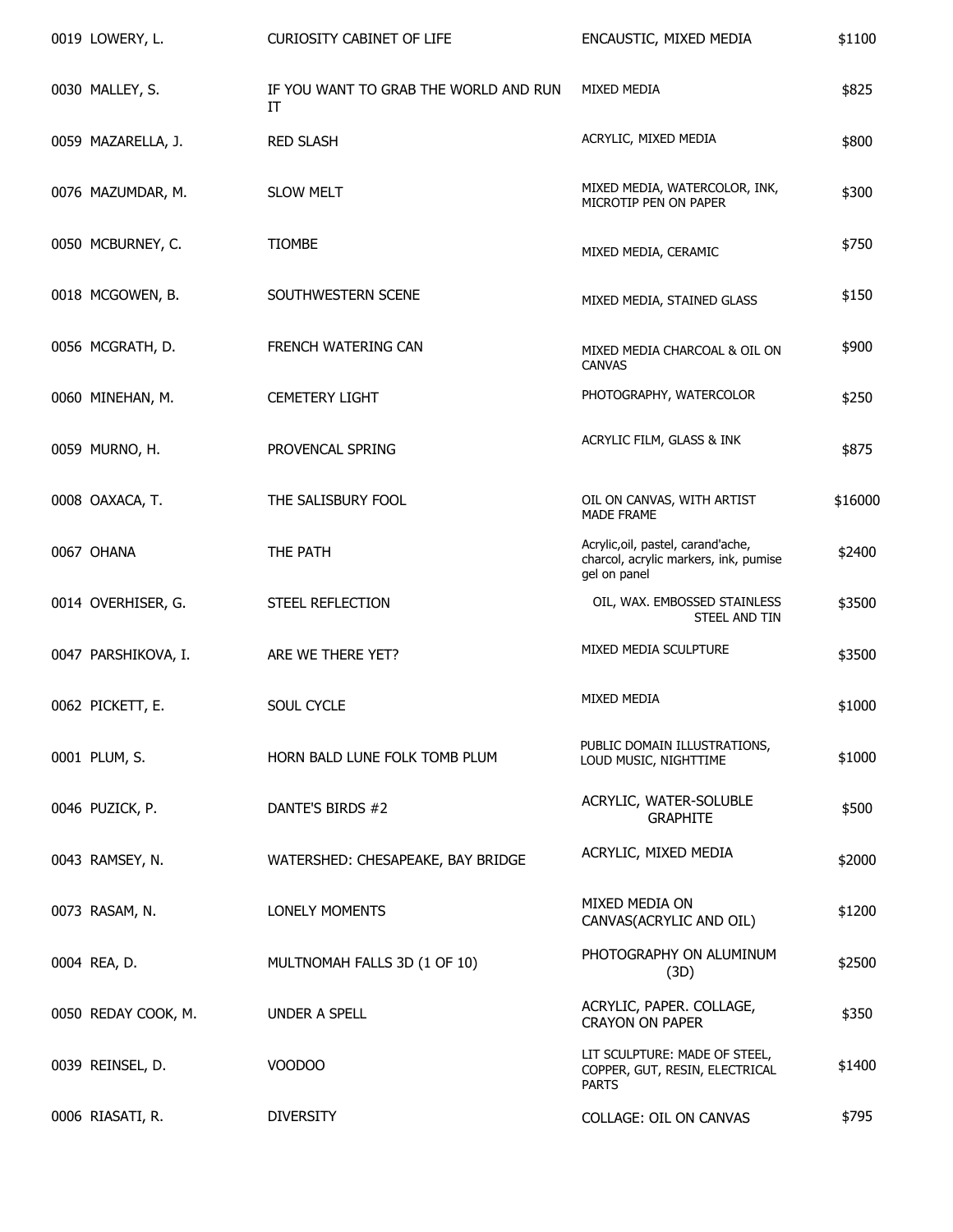| 0010 RYAN, B.       | SOLVING FOR X                     | MIXED MEDIA OIL ON ALUMINUM                                                 | \$1600 |
|---------------------|-----------------------------------|-----------------------------------------------------------------------------|--------|
| 0077 SCHMITZ, K.    | MARTHA: THE LAST PASSENGER PIGEON | STRYOFOAM, MONOTYPES,<br>ACRYLIC, COLORED PENCIL                            | \$475  |
| 0041 SETTLE, E.     | <b>BITTERSWEET</b>                | OIL                                                                         | \$300  |
| 0068 SHERFY, J.     | IN A CROWD                        | ACRYLIC WATER SOLUBLE<br>CRAYON, GRAPHITE                                   | \$900  |
| 0006 SIEGELBAUM, C. | HE PREFERRED POACHED              | MIXED MEDIA                                                                 | \$395  |
| 0021 SMITH, N.      | IRIS INNOVATION                   | MIXED MEDIA                                                                 | \$50   |
| 0016 SMITH, L.      | PUTTY KNIFE APPLIQUE              | COLD WAX AND OIL ON WOOD                                                    | \$175  |
| 0029 SPAYD, S.      | COMIC CRITIC CONSCIENCE           | ACRYLIC, MIXED MEDIA                                                        | \$2800 |
| 0071 STAIGER, M.    | DIRECTION SERIES, ATMOSPHERE      | ACRYLIC, GRAPHITE                                                           | \$6500 |
| 0058 STALUN, C.     | PERCHED EAGLE                     | WIRE SCULPTURE WITH TWINE                                                   | \$500  |
| 0072 STEARE, N.     | KASHIBAI                          | MIXED MEDIA                                                                 | \$3500 |
| 0031 STONE, H.      | <b>VERDURE ABSTRACT</b>           | COLLAGE, PAINTS, PAPERS                                                     | \$125  |
| 0048 TAYLOR, D.     | MY FAVORITE THINGS                | MIXED MEDIA: WATERCOLOR,<br>GOUACHE, GRAPHITE                               | \$150  |
| 0052 TILLMAN, S.    | HANGING BY A THREAD II            | ASSEMBLAGE ON PANEL                                                         | \$175  |
| 0067 TOLKACHEVA, A. | <b>CONTACT</b>                    | DRAWING, ACRYLIC                                                            | \$820  |
| 0011 TOLSTOY, A.    | IRIS IN BLACK                     | MIXED MEDIA                                                                 | \$595  |
| 0023 TOULSALY, C.   | <b>ZEN GARDEN</b>                 | MARBLE AND WOOD SCULPTURE                                                   | \$750  |
| 0058 WALSH, K       | SIPPING FINE WINE                 | ACRYLIC, CHARCOAL, GRAPHITE,<br>COLLAGE, ON WOOD PANEL                      | \$850  |
| 0017 WEST, C        | FREE FOR ALL                      | ACRYLIC, GRAPHITE, MARKERS,<br><b>CARAN D'ACHE CRAYONS</b>                  | \$725  |
| 0048 WESTPHAL, M.   | MAGIC                             | <b>ACRYLIC MEDIUMS</b>                                                      | \$1025 |
| 0062 WILLIAMS, N.   | NAIL FETISH SPIRIT                | SODA CANS, LEATHER, HAIR,<br>KEYS, BULLETS, SHELLS,<br><b>BUFFALO TEETH</b> | \$1200 |
| 0068 WOODHOUSE, A.  | <b>BLU WAVE SHIFT</b>             | PHOTOGRAPHY ON CURVED ALUMINUM                                              | \$550  |